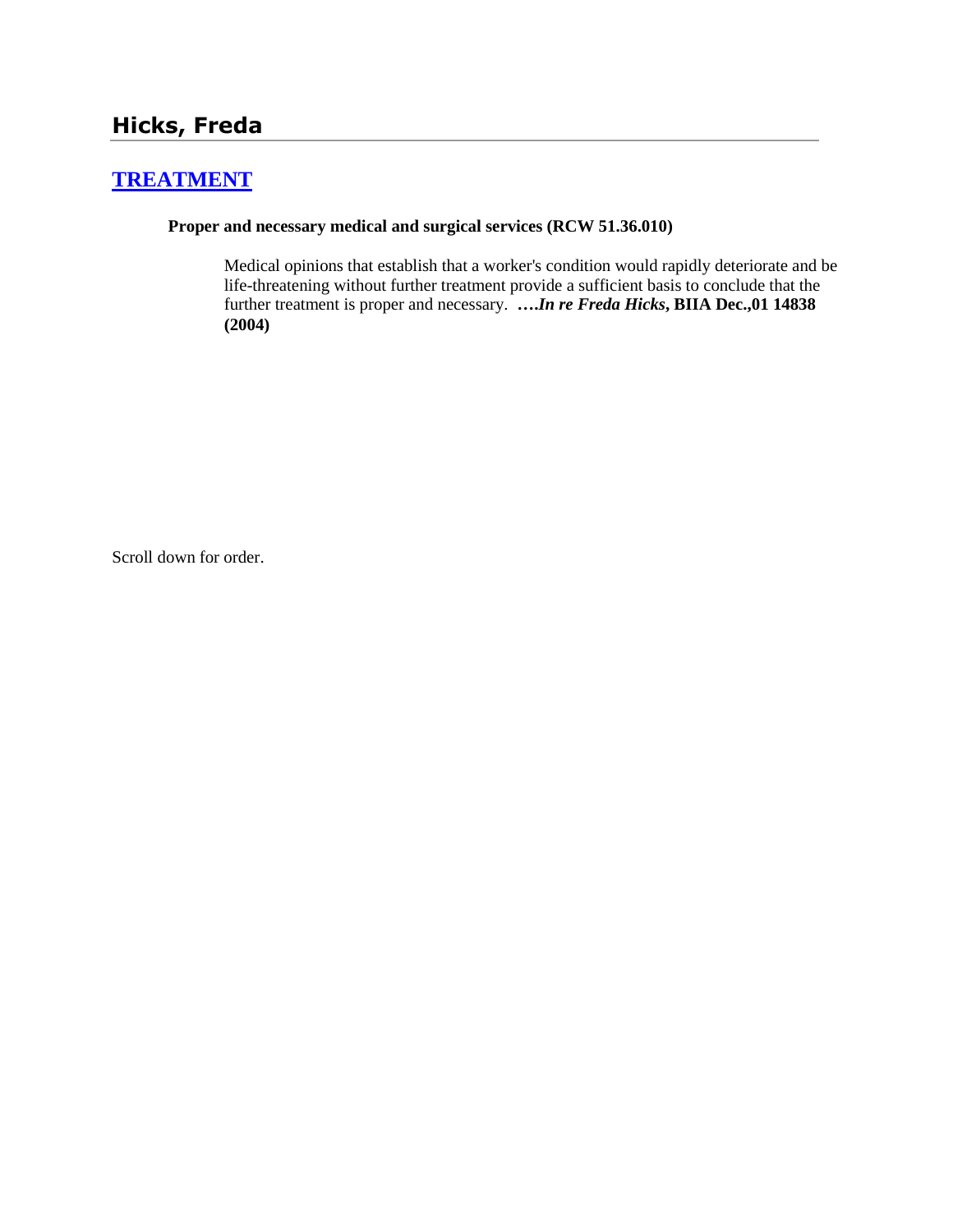## **BEFORE THE BOARD OF INDUSTRIAL INSURANCE APPEALS STATE OF WASHINGTON**

**IN RE: FREDA K. HICKS ) ) ) DOCKET NOS. 01 14838, 02 12943, 02 18743, 02 21737, 02 21738, 02 23787, 02 23788, 03 11379, 03 11380, 03 11381, & 03 11382 ) CLAIM NO. J-126737 ) DECISION AND ORDER** APPEARANCES: Claimant, Freda K. Hicks, by

Boyer Law Office, per Jeffrey E. Boyer

Provider, J. Clark Jones, M.D., Pro Se

Employer, Rainier Wood Products, Inc., None

Department of Labor and Industries, by The Office of the Attorney General, per Kirsten Stecher, Assistant

Docket No. 01 14838 is an appeal filed by the claimant's physician, J. Clark Jones , M.D., on May 7, 2001, from an order of the Department of Labor and Industries dated April 10, 2001. In this order, the Department specified the only allowed conditions in this claim were low back, left hip, and depression, and denied authorization for opiates. The Department order is **REVERSED AND REMANDED**.

# Docket No. 02 12943 is an appeal filed by the claimant on March 27, 2002, from an order dated December 27, 2001. In this order, the Department affirmed its order dated November 15, 2001, that ended time loss compensation as paid through December 15, 2001, placed the claimant on pension, effective December 16, 2001, deducted \$3,500 previously paid for permanent partial disability from the pension reserve, authorized treatment for depression, only for medication and one physician visit every 60 days for medication management, and excluded addictive medication for pain control and travel reimbursement. The Department order is **REVERSED AND REMANDED.**

Docket No. 02 18743 is an appeal filed by the provider on August 26, 2002, from Remittance Advice No. 626452 dated July 23, 2002. This remittance advice is **REMANDED.**

47 Docket No. 02 21737 is an appeal filed by the provider on November 8, 2002, from Remittance Advice No. 699821 dated October 15, 2002. This remittance advice is **REMANDED.**

1/21/04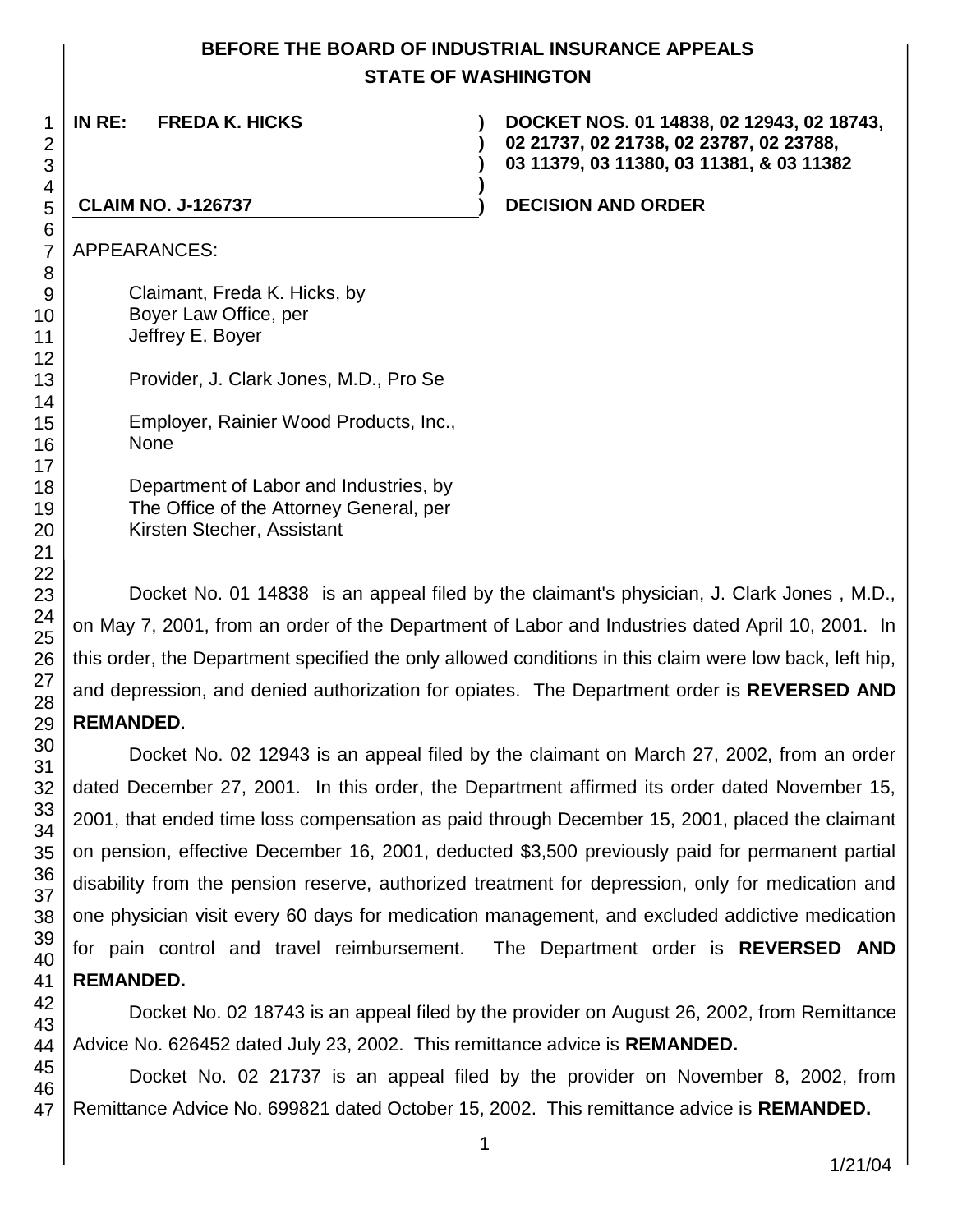Docket No. 02 21738 is an appeal filed by the provider on November 8, 2002, from Remittance Advice No. 712392 dated October 29, 2002. This remittance advice is **REMANDED.**

Docket No. 02 23787 is an appeal filed by the provider on December 19, 2002, from Remittance Advice No. 724764 dated November 13, 2002. This remittance advice is **REMANDED.** Docket No. 02 23788 is an appeal filed by the provider on December 19, 2002, from

Remittance Advice No. 737398 dated November 26, 2002. This remittance advice is **REMANDED.**

Docket No. 03 11379 is an appeal filed by the provider on February 7, 2003, from Remittance Advice No. 749244 dated December 10, 2002. This remittance advice is **REMANDED.**

Docket No. 03 11380 is an appeal filed by the provider on February 7, 2003, from Remittance Advice No. 761170 dated December 24, 2002. This remittance advice is **REMANDED.**

Docket No. 03 11381 is an appeal filed by the provider on February 7, 2003, from Remittance Advice No. 772850 dated January 7, 2003. This remittance advice is **REMANDED.**

Docket No. 03 11382 is an appeal filed by the provider on February 7, 2003, from Remittance Advice No. 784451 dated January 22, 2003. This remittance advice is **REMANDED.**

## **DECISION**

Pursuant to RCW 51.52.104 and RCW 51.52.106, this matter is before the Board for review and decision on timely Petitions for Review filed by the claimant, the Department, and the provider to a Proposed Decision and Order issued on June 19, 2003, in which the industrial appeals judge reversed and remanded the Department letter dated April 10, 2001, that provided the only accepted conditions under this claim were low back, left hip, and depression, and reversed and remanded the Department order dated December 27, 2001, that affirmed an order dated November 15, 2001, that terminated time loss compensation as paid through December 15, 2001, and placed the claimant on pension, effective December 16, 2001, deducted a previously paid award for permanent partial disability from the pension reserve, authorized continued payment of medication not to include addictive medication for pain control for the allowed condition diagnosed as depression, with one physician visit every 60 days for medication management, and denied reimbursement for travel expenses.

The Board has reviewed the evidentiary rulings in the record of proceedings and finds that no prejudicial error was committed. The rulings are affirmed.

We have granted review to reverse the Department decision that limited the allowed conditions under this claim to left hip, low back, and depression, and the Department order that ended time loss compensation and placed the claimant on pension. We remand to the Department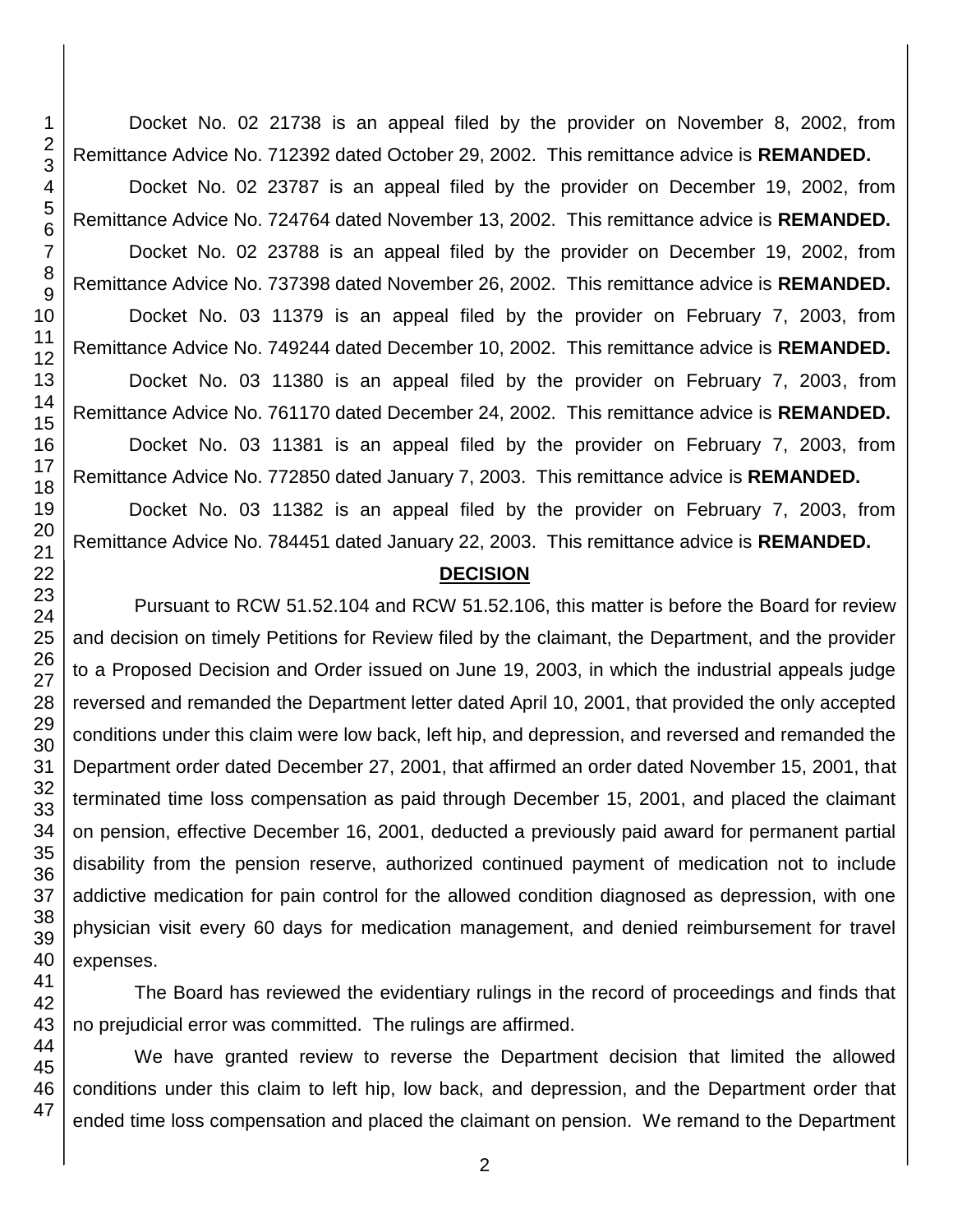the remittance advices dated July 23, 2002, October 15, 2002, October 29, 2002, November 13, 2002, November 26, 2002, December 10, 2002, December 24, 2002, January 7, 2003, and January 22, 2003, to reissue in accordance with our decision that the claimant is entitled to proper and necessary treatment, including opiate medication, for conditions that, but for the industrial injury, would not have occurred.

Ms. Hicks was injured on May 28, 1982, during the course of her employment. She has not worked since that date except for a brief, unsuccessful attempt to return to work in 1987. The injury aggravated a pre-existing degenerative condition of the spine such that it eventually required fusion surgery and is the proximate cause of her chronic back pain. A Board Order Adopting Proposed Decision and Order issued on April 12, 1990, determined that as of March 30, 1989, Ms. Hicks had gained 100 pounds because of inactivity and the use of steroid medications necessitated by the industrial injury. Since that time, continued inactivity and the use of steroid medications have resulted in additional weight gain for Ms. Hicks, who now has been diagnosed as morbidly obese. Morbid obesity as well as conditions commonly associated with obesity diagnosed as hypertension, sleep apnea, obesity hyperventilation syndrome, esophageal reflux, hemorrhoids, and headaches, are proximately caused by the industrial injury and must be allowed under this claim.

Marvin J. Hoffert, M.D., a board certified neurologist and pain medicine specialist, provides treatment to Ms. Hicks for severe back, hip, and leg pain. In addition to his private practice, Dr. Hoffert is the medical director for health care review with an organization that has contracted with the Department to provide decisions about authorizing medical procedures. Dr. Hoffert prescribes OxyContin and Percocet, opiate medication, for Ms. Hicks to control her pain and thereby support her level of functioning. In his opinion, withholding opiate medications would have disastrous results. Without them, the claimant would be unable to maintain even her very limited functional capacity and would be unable to carry on normal, life-sustaining, functions. Despite its addictive qualities, he has not seen any evidence that Ms. Hicks was abusing the medication.

J. Clark Jones, M.D., is a psychiatrist who has treated the claimant on a regular basis since 1986 with medication and psychotherapy. He testified that without frequent, on-going psychotherapy, the claimant's depression would deepen to the point that she would not be able to care for herself. Her risk of suicide would increase.

The claimant argues that the conditions proximately caused by the industrial injury have not reached maximum medical improvement, a condition precedent to claim closure.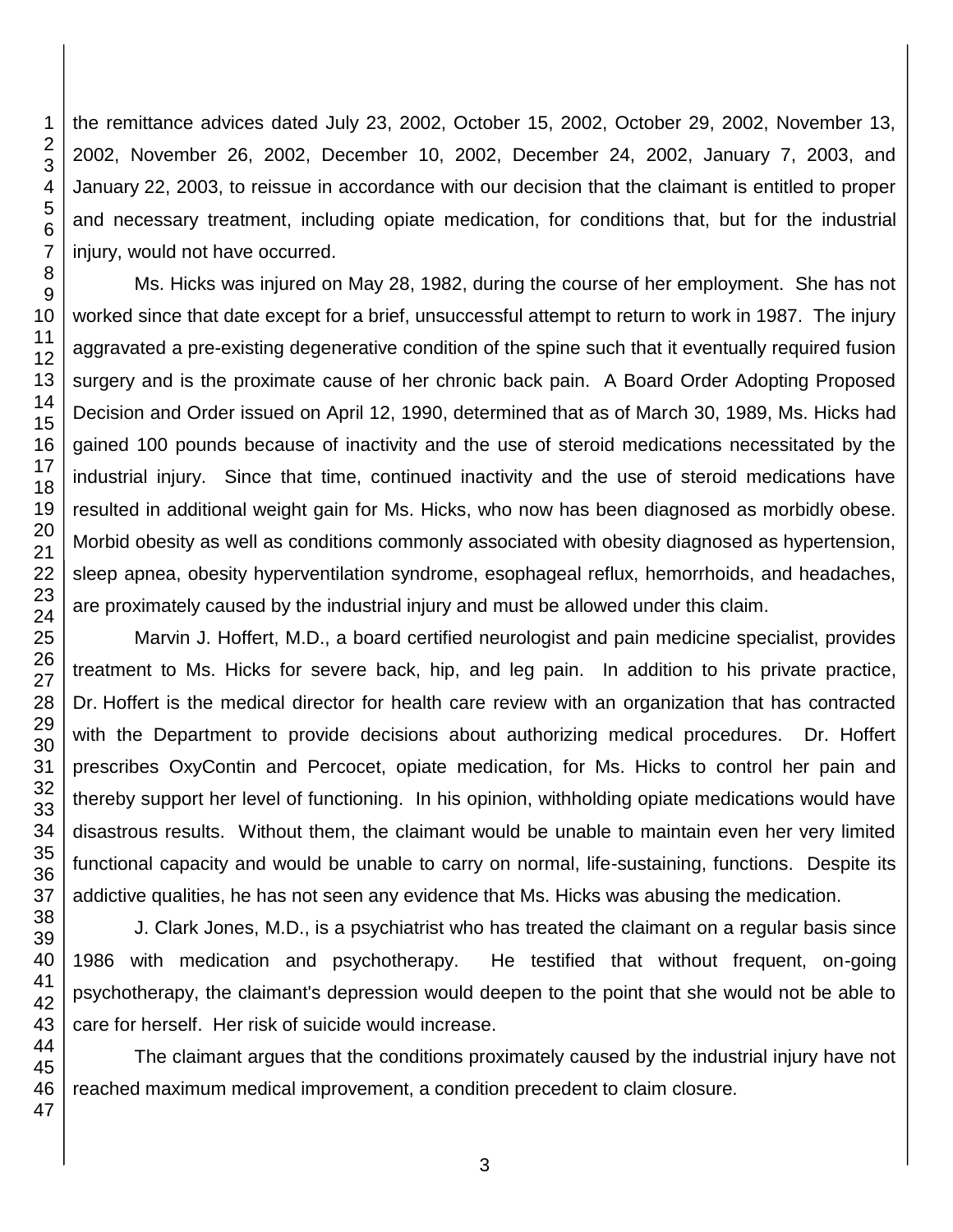"Maximum medical improvement" occurs when no fundamental or marked change in an accepted condition can be expected, with or without treatment. Maximum medical improvement may be present though there may be fluctuations in levels of pain and function and though improvement or deterioration with the passage of time might be expected. Maximum medical improvement is equivalent to "fixed and stable," WAC 296-20-01002(3).

We accept the opinions of two of the claimant's very credible treating physicians that her condition would deteriorate rapidly without treatment. There is no expectation that the claimant's condition will improve with additional treatment, nor is there an expectation that the deterioration in her condition will occur gradually with the passage of time. Without treatment, her deterioration will be swift and life threatening.

We must conclude that as of December 27, 2001, Ms. Hicks had not reached maximum medical improvement, and her claim should not have been closed. In addition to the plain wording of the regulation defining "maximum medical improvement," we rely on the holding in *Pybus Steel Co. v. Department of Labor & Indus.,* 12 Wn. App. (1975) that acknowledged a deteriorating condition is not fixed and stable, and such claims should remain open for further treatment.

The Department's decision to close this claim is incorrect and is reversed. The claim should remain open for proper and necessary treatment, including psychotherapy and opiate mediation for pain control as set forth herein.

## **FINDINGS OF FACT**

1. On June 8, 1982, the claimant, Freda K. Hicks, filed an application for benefits, alleging an injury to her low back and left hip on May 28, 1982, during the course of employment with Rainier Woods Products. The claim was allowed and benefits provided.

On March 30, 1989, the Department issued an order closing the claim with time loss compensation as paid and an award for permanent partial disability for mental health impairment.

On April 27, 1990, following a timely appeal filed by the claimant, the Board of Industrial Insurance Appeals issued an Order Adopting a Proposed Decision and Order that reversed the March 30, 1989 closing order and directed the Department to provide medical and other benefits as required by the law and the facts.

On April 10, 2001, the Department issued a letter stating the only accepted conditions were low back, left hip, and depression, authorized medical treatment, psychiatric care and anti-depressant medications, and denied authorization for opiate medication.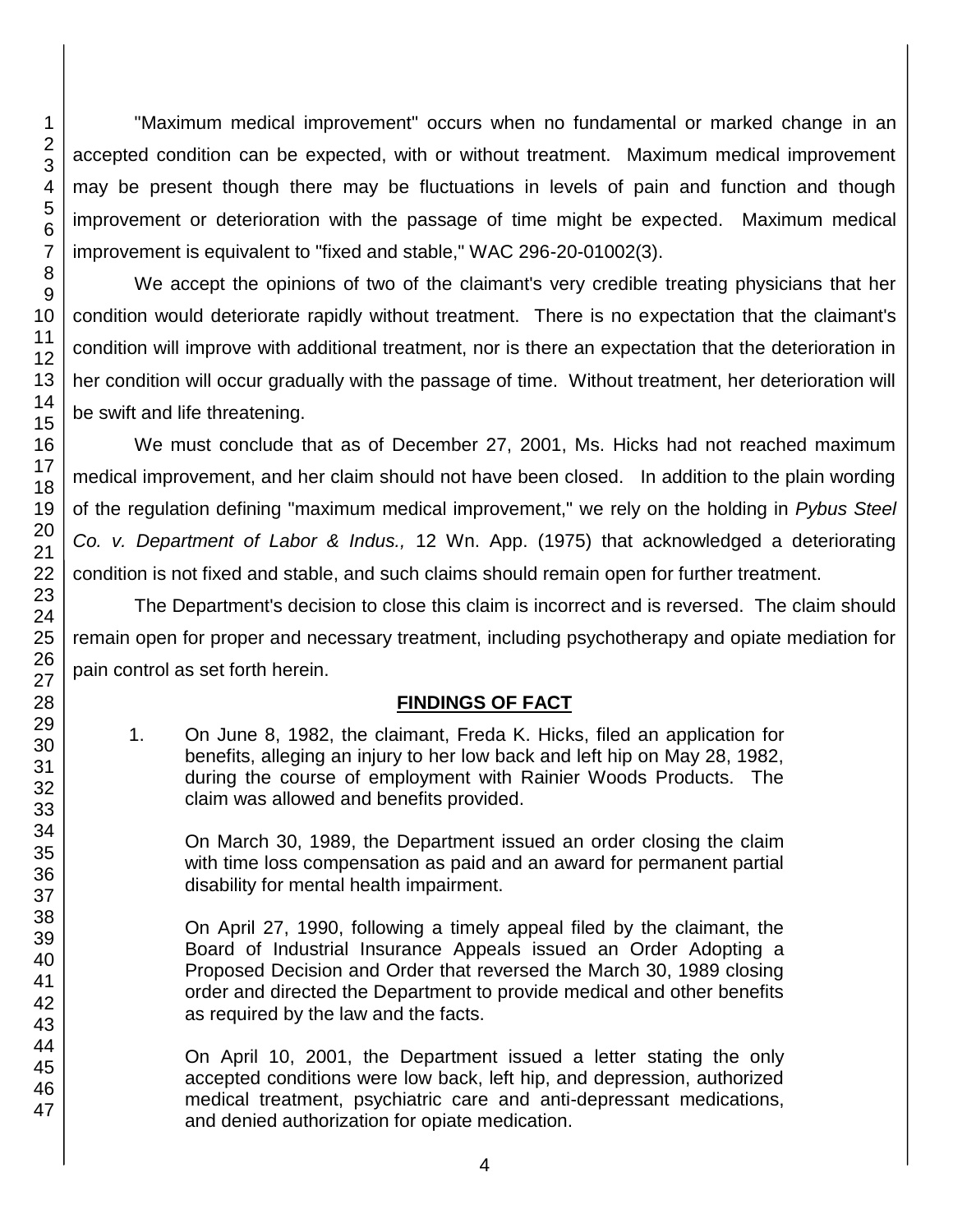On May 7, 2001, the claimant's provider filed an appeal of the April 10, 2001 letter. On June 12, 2001, the Board assigned Docket No. 01 14838 and denied the appeal. On July 13, 2001, the provider filed a Protest and Request for Reconsideration of the June 12, 2001 Board order denying the appeal of the April 10, 2001 letter.

On August 20, 2001, the Department corrected an earlier order and denied responsibility for unrelated conditions of cervical strain, thoracic strain, esophageal reflex, edema, hemorrhoids, fibromyalgia, obesity hyperventilation syndrome, obesity, hypertension, asthma, lipomas, headaches, bilateral knee strain, bilateral hand and wrist arthritis, left ankle fracture, and sleep apnea.

On September 5, 2001, J. Clark Jones, M.D., the claimant's attending psychiatrist, provided the Department with a copy of a letter he had sent to Marvin J. Hoffert, M.D., a treating physician for the claimant. That letter constituted a protest of the August 20, 2001 Department order denying responsibility for unrelated conditions.

On November 15, 2001, the Department issued an order that terminated time loss compensation as paid through December 15, 2001, and declared the claimant permanently and totally disabled and on pension, effective December 16, 2001. An award for permanently partial disability previously paid was deducted from the pension reserve. Continued treatment was authorized only for medication for depression and one doctor visit every 60 days for medication management, not to include addictive medication for control of pain or reimbursement for travel expenses.

On November 20, 2001, the Board issued an Order Vacating the Order Denying Appeal in Docket No. 01 14838. On November 21, 2001, the Board issued an Order Granting Appeal in Docket No. 01 14838.

On December 27, 2001, following a timely Protest and Request for Reconsideration, the Department affirmed the order dated November 15, 2001.

On March 27, 2002, the claimant's timely Protest and Request for Reconsideration of the December 27, 2001 order was forwarded to the Board as a direct appeal.

On April 3, 2002, the Board issued an Order Granting Appeal of the December 27, 2001 order and assigned Docket No. 02 12943.

Remittance Advice No. 626452, issued on July 23, 2002, allowed \$315.94 of a charged amount of \$454.32. The provider filed an appeal on August 26, 2002. On October 7, 2002, the Board issued an Order Granting Appeal and assigned Docket No. 02 18743.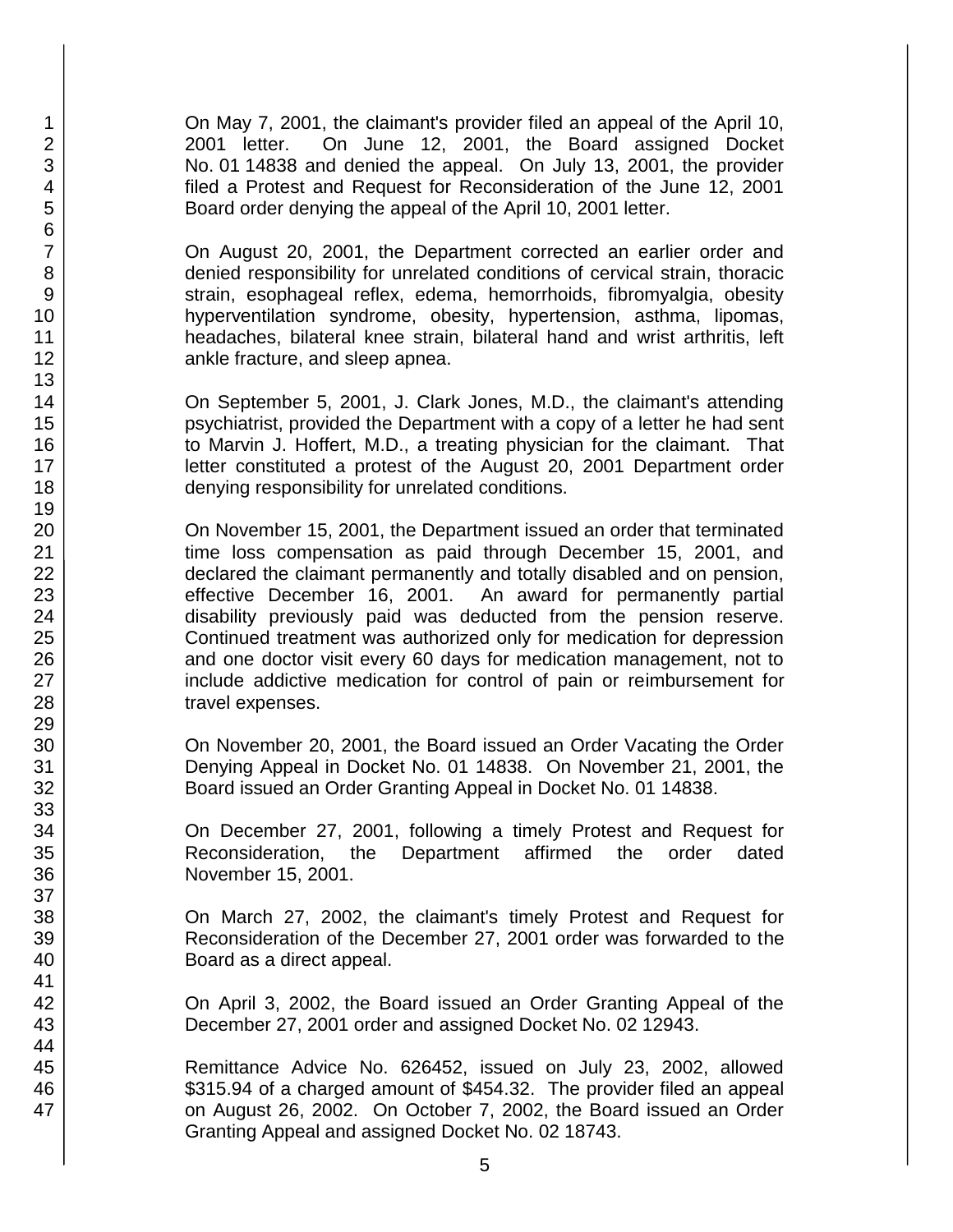Remittance Advice No. 699821, issued on October 15, 2002, denied payment of \$243.46. The provider filed an appeal on November 8, 2002.

Remittance Advice No. 712392, issued on October 29, 2002, denied payment of practitioner bills because the diagnosis/procedure was not authorized. The provider filed an appeal on November 8, 2002. On December 13, 2002, the Board issued an Order Granting Appeal and assigned Docket No. 02 21738.

Remittance Advice No. 724764, issued on November 13, 2002, denied medical bills. The provider filed an appeal on December 19, 2002. On January 28, 2003, the Board issued an Order Granting Appeal and assigned Docket No. 02 23787.

Remittance Advice No. 737398, issued on November 26, 2002, denied medical bills. The provider filed an appeal on December 19, 2002. On January 28, 2003, the Board issued an Order Granting Appeal and assigned Docket No. 02 23788.

Remittance Advice No. 749244, issued on December 10, 2002, denied practitioner bills. The provider filed an appeal on February 7, 2003. On March 6, 2003, the Board issued an Order Granting Appeal and assigned Docket No. 03 11379.

Remittance Advice No. 761170, issued on December 24, 2002, denied practitioner bills. The provider filed an appeal on February 7, 2003. On March 6, 2003, the Board issued an Order Granting Appeal and assigned Docket No. 03 11380.

Remittance Advice No. 772850, issued on January 7, 2003, denied practitioner bills. The provider filed an appeal on February 7, 2003. On March 6, 2003, the Board issued an Order Granting Appeal and assigned Docket No. 03 11381.

Remittance Advice No. 784451, issued on January 22, 2003, denied practitioner bills. The provider filed an appeal on February 7, 2003. On March 6, 2003, the Board issued an Order Granting Appeal and assigned Docket No. 03 11382.

- 2. On May 28, 1982, the claimant, Freda K. Hicks, sustained an injury to her back during the course of her employment with Rainier Wood Products, Inc.
- 3. The injury aggravated a pre-existing degenerative condition of the claimant's spine that required fusion surgery and proximately caused the claimant's chronic back pain.
- 1 2 3 4 5 6 7 8 9 10 11 12 13 14 15 16 17 18 19 20 21 22 23 24 25 26 27 28 29 30 31 32 33 34 35 36 37 38 39 40 41 42 43 44 45 46 47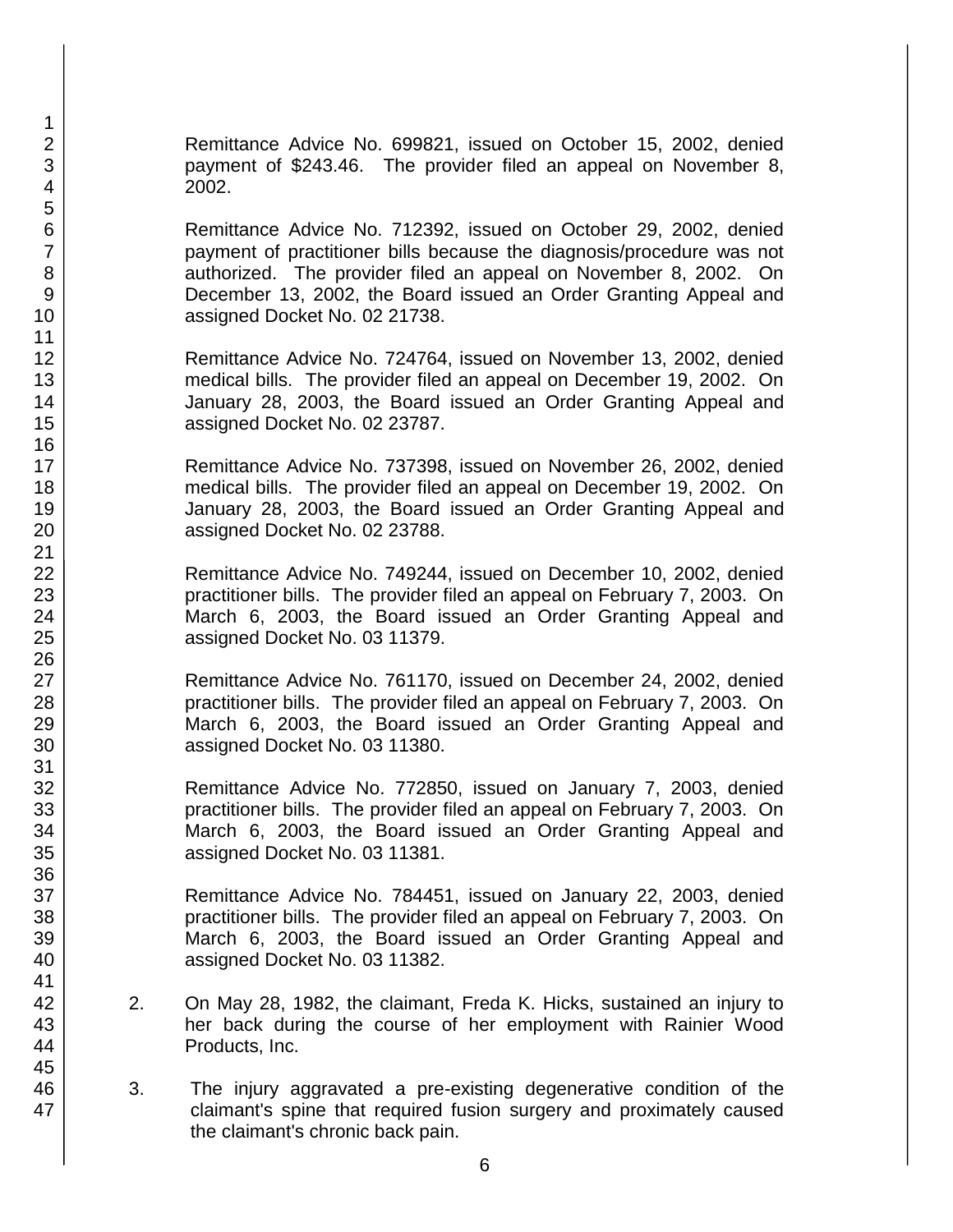- 4. The industrial injury proximately caused conditions of the low back and left hip, depression/dysthymia, morbid obesity, hypertension, sleep apnea, obesity hyperventilation syndrome, esophageal reflux, hemorrhoids, and headaches.
- 5. The industrial injury did not proximately cause conditions diagnosed as cervical strain, angina, asthma, lipomas, and left ankle fracture.
- 6. As of December 27, 2001, the claimant required treatment with psychotherapy and opiate medication for control of chronic pain. The claimant has not abused the opiate medication.
- 7. As of December 27, 2001, the claimant would be unable to maintain and carry on life-sustaining functions without opiate medication for pain control.
- 8. As of December 27, 2001, without medication and psychotherapy, the claimant's depression would deepen, and her risk of suicide would increase.
- 9. As of December 27, 2001, termination of treatment would result in a swift and dangerous deterioration of the claimant's condition.

## **CONCLUSIONS OF LAW**

- 1. The Board of Industrial Insurance Appeals has jurisdiction over the parties to and the subject matter of these appeals.
- 2. As of December 27, 2001, the claimant's conditions proximately caused by the industrial injury of May 28, 1982, had not reached maximum medical improvement within the meaning of WAC 296-20-01002(3).
- 3. The Department letter dated April 10, 2001, that allowed only the conditions relating to the low back, left hip, and depression, and the Department order dated December 27, 2001, that affirmed an earlier order placing the claimant on pension as of December 16, 2001, and authorized continued treatment only for medication and medication management for depression, denied the use of addictive medication for pain control are incorrect and are reversed. This matter is remanded to the Department with directions to allow conditions of the low back and left hip; including chronic back pain; depression/dysthymia; morbid obesity; hypertension; sleep apnea; obesity hyperventilation syndrome; esophageal reflux; hemorrhoids; and headaches; deny conditions diagnosed as cervical strain; angina; asthma; lipomas; and left ankle fracture; allow the claim to remain open to provide proper and necessary treatment including psychotherapy and opiate medication for